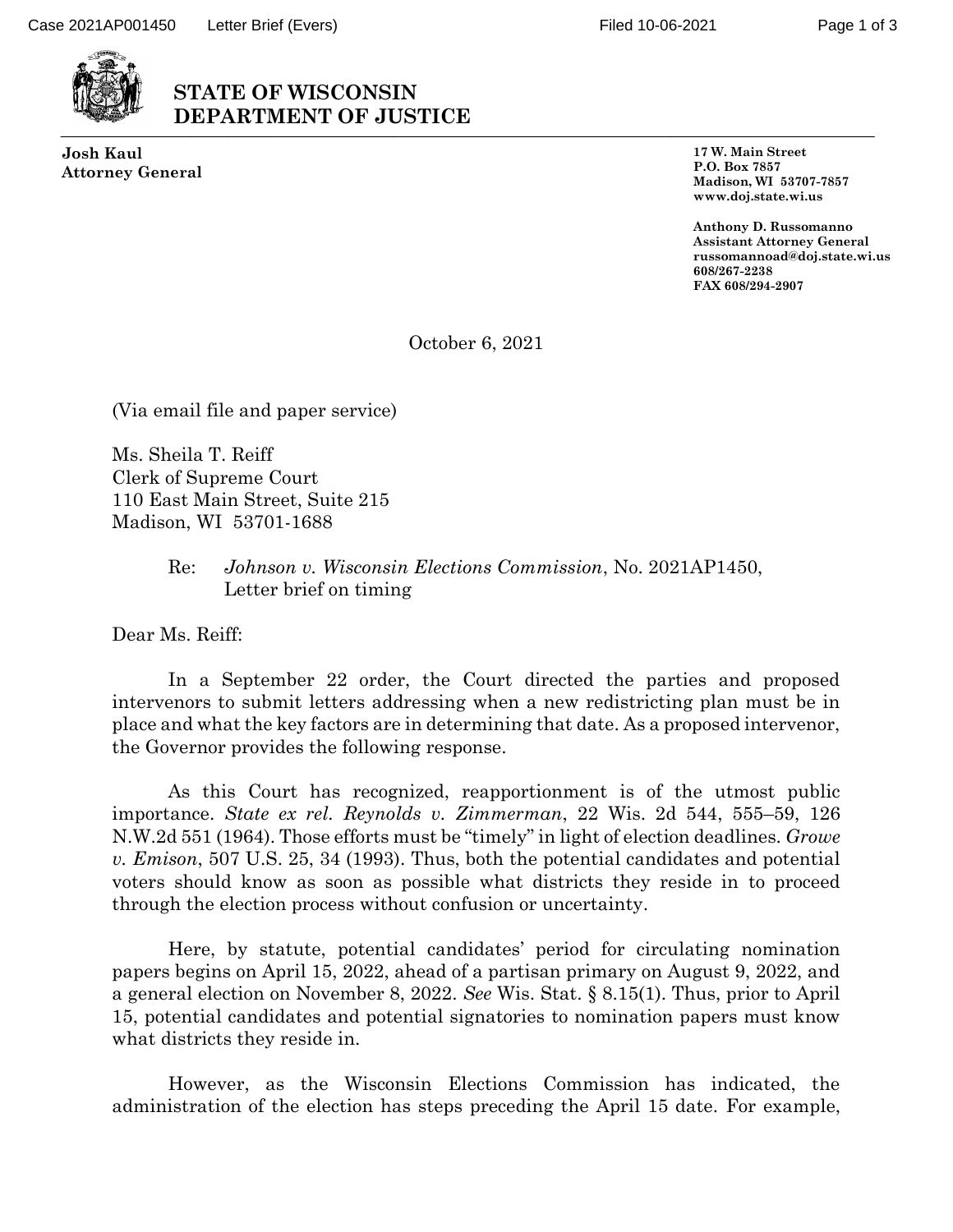Page 2 of 3

Ms. Sheila T. Reiff October 6, 2021 Page 2

Wis. Stat. § 10.06(1)(f) provides that by the "3rd Tuesday in March preceding a partisan primary and general election [i.e., March 15, 2022] the commission shall send a type A notice to each county clerk." Relevant here, the Type A notice statute explains that "[i]f a redistricting since the most recent election makes the description of the incumbent's office of limited usefulness, the notice may contain supplementary information describing the territory in which an election is to be held." Wis. Stat.  $§ 10.01(1)(a).$ 

In all, the Elections Commission has explained that maps need to be in place by March 1, or very shortly thereafter, to properly administer the election. Defs.' Answer at 2, *Hunter v. Bostelmann*, No. 21-cv-512 (W.D. Wis. Sept. 7, 2021), Dkt. 41. The Governor respects and defers to the Commission's expertise on the details of election administration and states that delay past early March will compromise the orderly running of the upcoming election.

Sincerely,

akos

Anthony D. Russomanno Assistant Attorney General

ADR:jrs

cc: Richard Esenberg/Anthony LoCoco/Lucas Vebber *Counsel for Petitioners*

> Steve Kilpatrick/Karla Keckhaver/Thomas Bellavia *Counsel for Respondents*

Daniel Suhr *Amicus party*

Kevin St. John *Counsel for Wisconsin Legislature*

Adam Mortara *Counsel for Wisconsin Legislature*